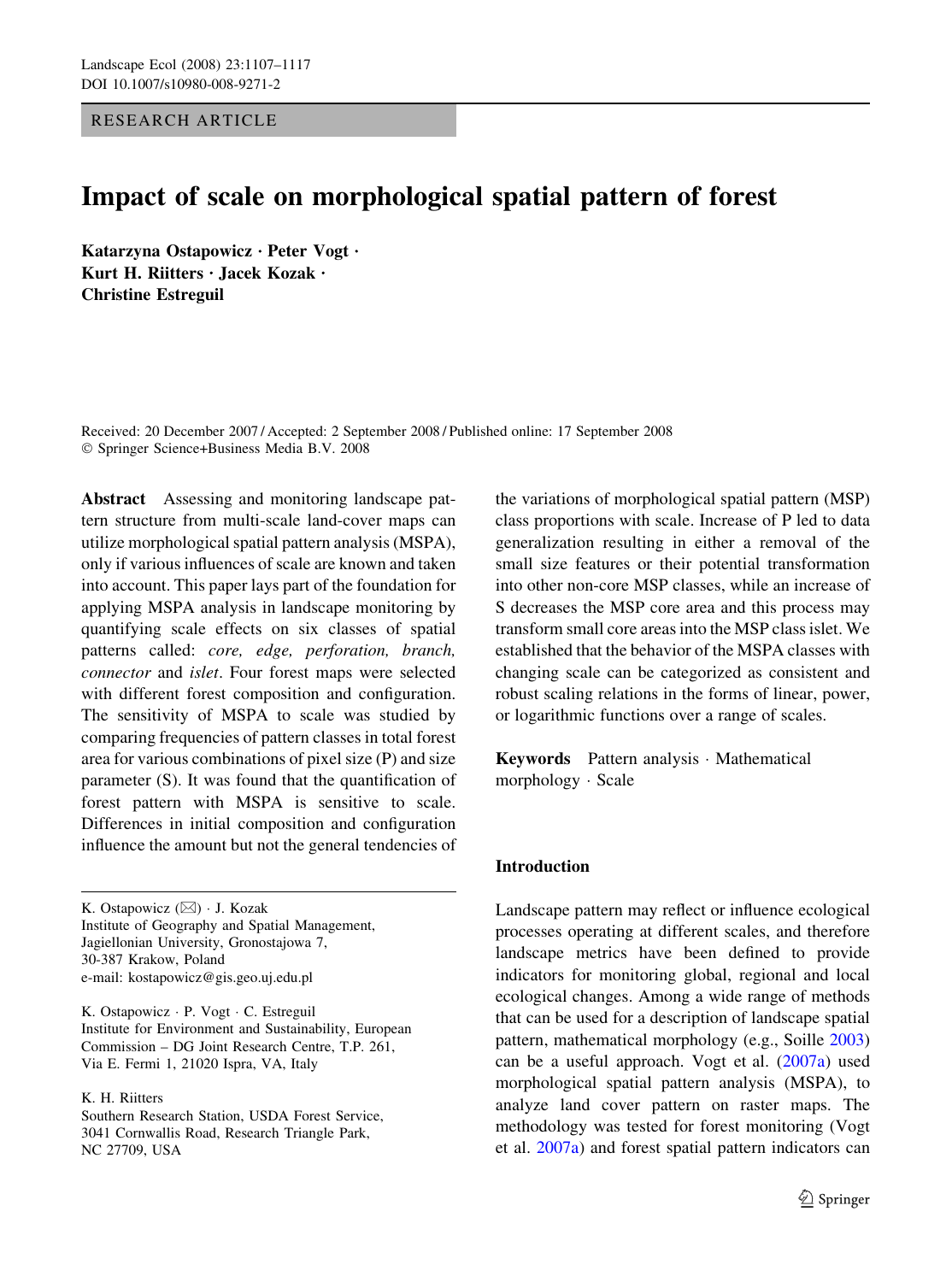thus be derived from binary forest raster maps. In brief, MSPA describes the geometric arrangement and connectedness of the map elements and allocates each foreground pixel to one of the mutually exclusive thematic pattern classes defined in MSPA.

MSPA has been applied to quantify structural (Ostapowicz et al. [2006;](#page-10-0) Vogt et al. [2007a,](#page-10-0) [b\)](#page-10-0) and functional (Vogt et al. [2009\)](#page-10-0) connectivity and forest fragmentation (Ostapowicz et al. [2006\)](#page-10-0). One key feature of MSPA is the automatic detection and mapping of corridors as structural links between core patches and this feature can not be achieved with other methodologies like structural indices or graph theoretic approaches. Structural indices of patch shape, such as perimeter-to-area ratio, recognize a corridor and the patches it connects as a single patch. Graph theoretic approaches (e.g., Urban and Keitt [2001](#page-10-0)) can explore the importance of corridors as connectors between 'nodes' in a network but only after these corridors have been defined elsewhere. In a typical map-based assessment using graph theory, corridors are defined in terms of a threshold patch width, which is selected according to the local context (Vos et al. [2002\)](#page-10-0) and in addition requires human interpretation.

Further testing is needed to improve the interpretation of MSPA results in landscape, land use, and land cover assessments. Using neutral models (i.e., random maps), Riitters et al. ([2007\)](#page-10-0) showed that the relative abundances of morphological spatial pattern (MSP) classes on random maps depend on the amount of foreground present, and that transitions in dominant MSP classes with increasing amount of foreground are consistent with percolation theory. That makes it possible to use neutral models as a baseline or standard for comparisons with real maps. A second important test is to examine the behavior of MSP with respect to changing scale. This is necessary because many ecological processes are scale-dependent (Wu [2004](#page-10-0)), which means that MSPA should be applicable at several scales for a given ecological assessment. Furthermore, the raster maps used as input to MSPA may be at different scales for the same study area, so the sensitivity of MSPA to map scale must be quantified in order to compare results from different maps.

The relationship between landscape pattern and scale has been a central issue in geography and ecology (Levin [1992\)](#page-10-0) and as a result, the definitions of scale are also well established (e.g., Dungan et al. [2002;](#page-10-0) Wu [2004](#page-10-0)). In this study two aspects of scale were addressed: pixel size (P), part of the definition of the data scale, and the MSPA size parameter (S), part of the definition of the observation scale. Several other aspects of scale including map extent, lag (spacing), and cartographic ratio are not considered here because they have predictable effects on a pattern analysis with MSPA. Both P and S control an ecologically important variable related to edge effects—an effective edge width (EE):

$$
EE = f(P, S) \tag{1}
$$

The pixel size (or spatial resolution) is of interest because almost all landscape metrics are sensitive to pixel size (e.g., Turner et al. [1989;](#page-10-0) Jelinski and Wu [1996;](#page-10-0) Hargis et al. [1998](#page-10-0); Saura [2004](#page-10-0); Wu [2004](#page-10-0)), and varying spatial resolutions are used to study ecological processes at different scales. The MSPA model operates in the same way for any P. For any given study area, the apparent forest structure depends on the P of the input map. A common problem in monitoring and assessment is how to use the information from maps with different P.

The second aspect of scale (observation scale) is related to the size parameter, which in MSPA controls (for a given P) 'edge' and 'perforation' widths (edge effect), the maximum size of the 'islet' class (small patch size), and the minimum size of the 'core' class (Vogt et al. [2007a](#page-10-0)). For a given P, an increase in S results in less core area, and more area in the complementary non-core classes like edge, perforation, and islet (Vogt et al. [2007b](#page-10-0)). Riitters et al. ([2007\)](#page-10-0) considered the effects of observation scale on random maps and concluded that smaller values of S yielded more information about pattern.

The objective of this paper is to quantify the scaledependent behavior of MSPA and evaluate the effects of P and S in four demonstration study areas with different forest composition and configuration. We used real landscape data because scaling relations in real maps may differ from simulated or artificially constructed landscapes (Wu [2004\)](#page-10-0). In practice, the MSP approach permits the analysis of varying data scale, observation scale, or both, and the resulting foreground structure is different in each case. The findings of this study may thus help to understand and interpret the MSPA results and should facilitate the selection of data and observation scales appropriate for a given problem.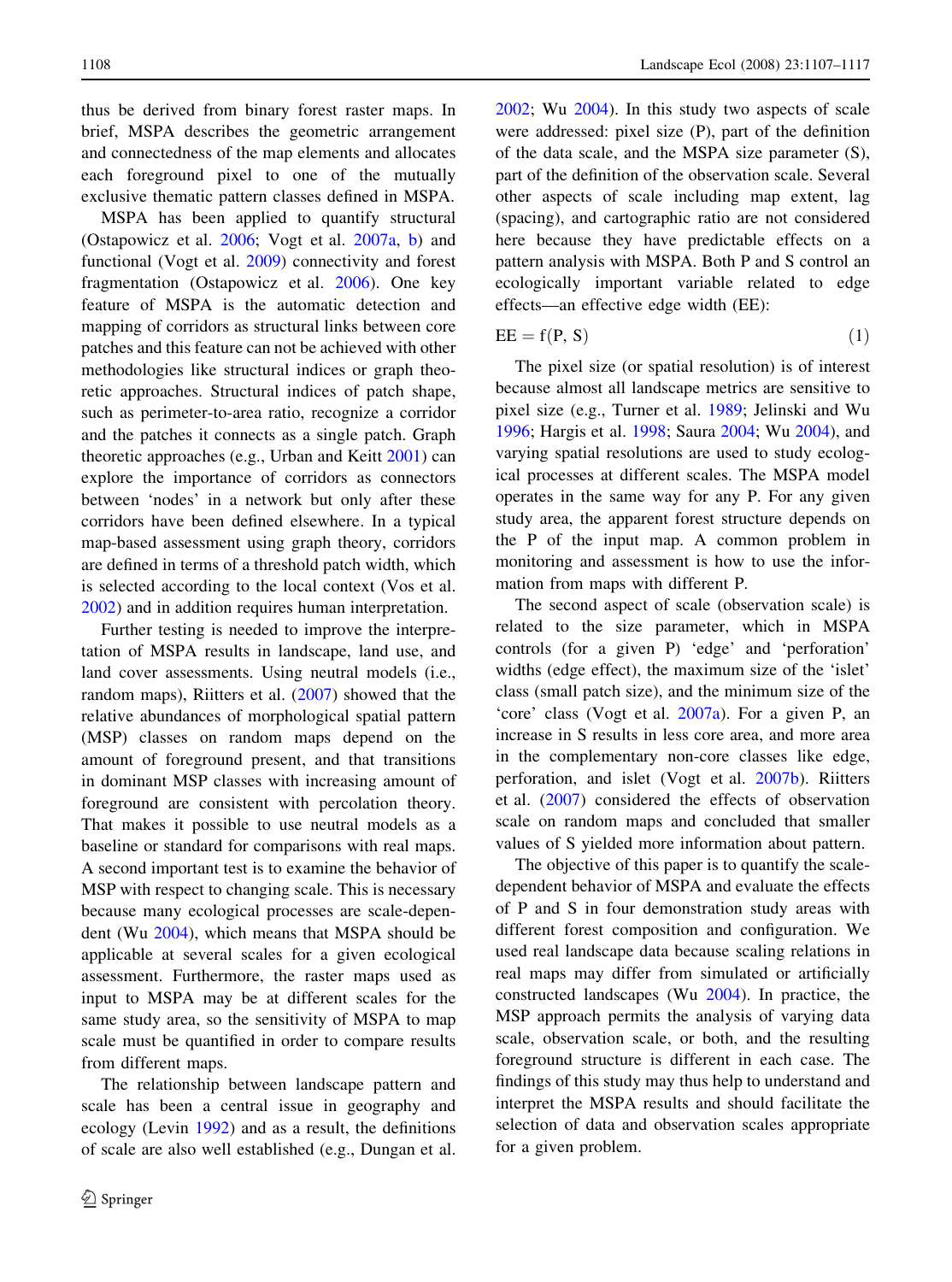## Materials and methods

Fig. 1 The test areas

## Materials

A forest map with pixel size of 28.5 m was derived from Landsat Enhanced Thematic Mapper  $(EMT+)$ imagery over the Carpathian Mountains. The map was generated by a supervised approach combining image segmentation, knowledge-based rules to extract a training set and a maximum likelihood decision rule (Kozak et al. [2008\)](#page-10-0). From the map, four equally sized test areas (1,800 by 1,800 pixels,  $2631.69 \text{ km}^2$ ) were selected (Fig. 1). Changes to map extent potentially affect MSPA, e.g., if a larger extent reveals connections between foreground regions that are not connected within the original extent. To avoid this problem, in this study, a spatial buffer around the input map was included. The areas differ in the type of landscape composition (proportion of forest) and configuration (compactness of forest). We selected two forest proportions: 30% (Fig. 1a and b) and 70% (Fig. 1c and d). The proportion 30% is the threshold used in a forest fragmentation assessment and characterization of the existence of forest habitat-dependent species by Lindenmayer and Luck ([2005\)](#page-10-0). The proportion 70% was used as threshold for forest dominance by Riitters et al. [\(2000](#page-10-0), [2002\)](#page-10-0) and Wickham et al. [\(2007](#page-10-0)) and is linked to species response (Lindenmayer and Luck [2005](#page-10-0)). The configuration was expressed here as the percentage of the largest non-matrix patch in the matrix area (forest or non-forest, depending on forest proportion, Table [1](#page-3-0)).

Morphological spatial pattern analysis (MSPA)

Image processing with mathematical morphology (Matheron [1967;](#page-10-0) Soille [2003\)](#page-10-0) is based on set theory techniques. Here, we use a binary forest input map which is composed of the foreground (e.g., forest

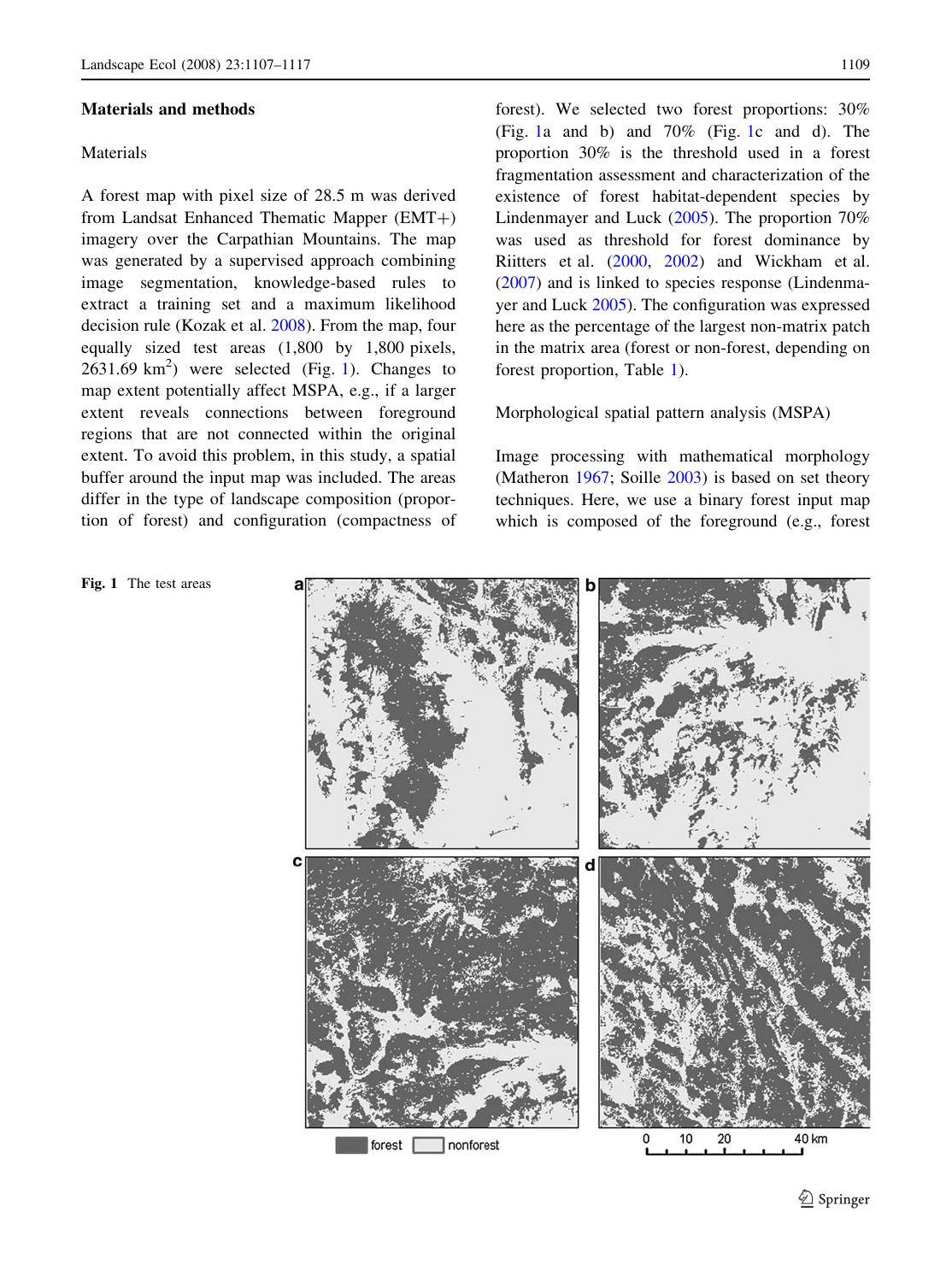| Study areas | Largest forest patch—part<br>of forest area $(\%)$ | Largest non-forest patch—part<br>of non-forest area $(\% )$ | Forest<br>proportion $(\%)$ | Degree of<br>compactness |
|-------------|----------------------------------------------------|-------------------------------------------------------------|-----------------------------|--------------------------|
|             | 52.25                                              | 67.15                                                       | 31.29                       | More compact             |
| 2           | 27.73                                              | 95.69                                                       | 33.78                       | Less compact             |
|             | 74.41                                              | 28.24                                                       | 67.64                       | More compact             |
| 4           | 78.98                                              | 40.09                                                       | 66.77                       | Less compact             |

<span id="page-3-0"></span>Table 1 Largest forest/non-forest patches in forest/non-forest area (the index is a measure of the percentage of a test area forest/nonforest that is contained in the largest patch of forest/non-forest in that test area)

objects) and the complementary background (e.g., other non-forest land cover classes). Vogt et al. [\(2007a,](#page-10-0) [b\)](#page-10-0) illustrated a sequence of morphological operators known as erosion, dilation, and anchored skeletonization for the analysis of the geometry and the connectivity of these binary image objects. The erosion operator shrinks the objects, the dilation operator grows them, and anchored homotopic skeletonization iteratively removes the boundary pixels of an object until the object is depicted by its line representation or skeleton. A logical sequence of these operations allows classifying the original binary image into a pixel-level map of the mutually exclusive geometric (thematic) feature classes describing geometric features of the foreground mask. This generic geometric segmentation process can be set to apply either the four- or eight-neighbor connectivity rule for the foreground and to define the width of the resulting classes depending on a usersupplied size parameter S which controls an effective edge width for a given pixel size, P. Within MSPA effective edge width (EE) is parameterized using the equation (Soille and Vogt submitted):

$$
EE = S * \sqrt{2} * P \tag{2}
$$

Visually, the resulting EE can be described in the following way: a pin is inserted in the center point of a circle with a radius equal to EE and the pin is moved along the perimeter outline of a foreground object. Those foreground pixels which are within the radius of this circle are boundary pixels (edge and perforation) and those with a distance from the pin larger than the radius of the circle are core pixels. It is possible to use any value for the circle radius but the discretization of the raster data, which is the input data type in the MSPA, will convert the output to the lower integer part of the given distance expressed in pixels (GUIDOS Online [2008\)](#page-10-0).

For the present application, we use the following six thematic classes: core, edge, perforation, connector, branch and islet (Fig. 2):

- Core: foreground pixels whose distance to the background is larger than the selected EE;
- *Edge*: outer boundary of core area;
- Perforation: inner boundary of core area and adjacent to holes in core area;
- Connector: path without core area that is connected at more than one end to a core area;
- Branch: path without core area that is connected at one end only to a core area;
- Islet: disjoint foreground area, too small to contain core area.

## Map analysis

The behavior of the resulting MSPA classes was investigated in three situations: (1) varying spatial resolution of the input data (the pixel size; P); (2)



Fig. 2 An example of six morphological spatial pattern (MPS) classes (pixel size: 28.5 m, size parameter: 1)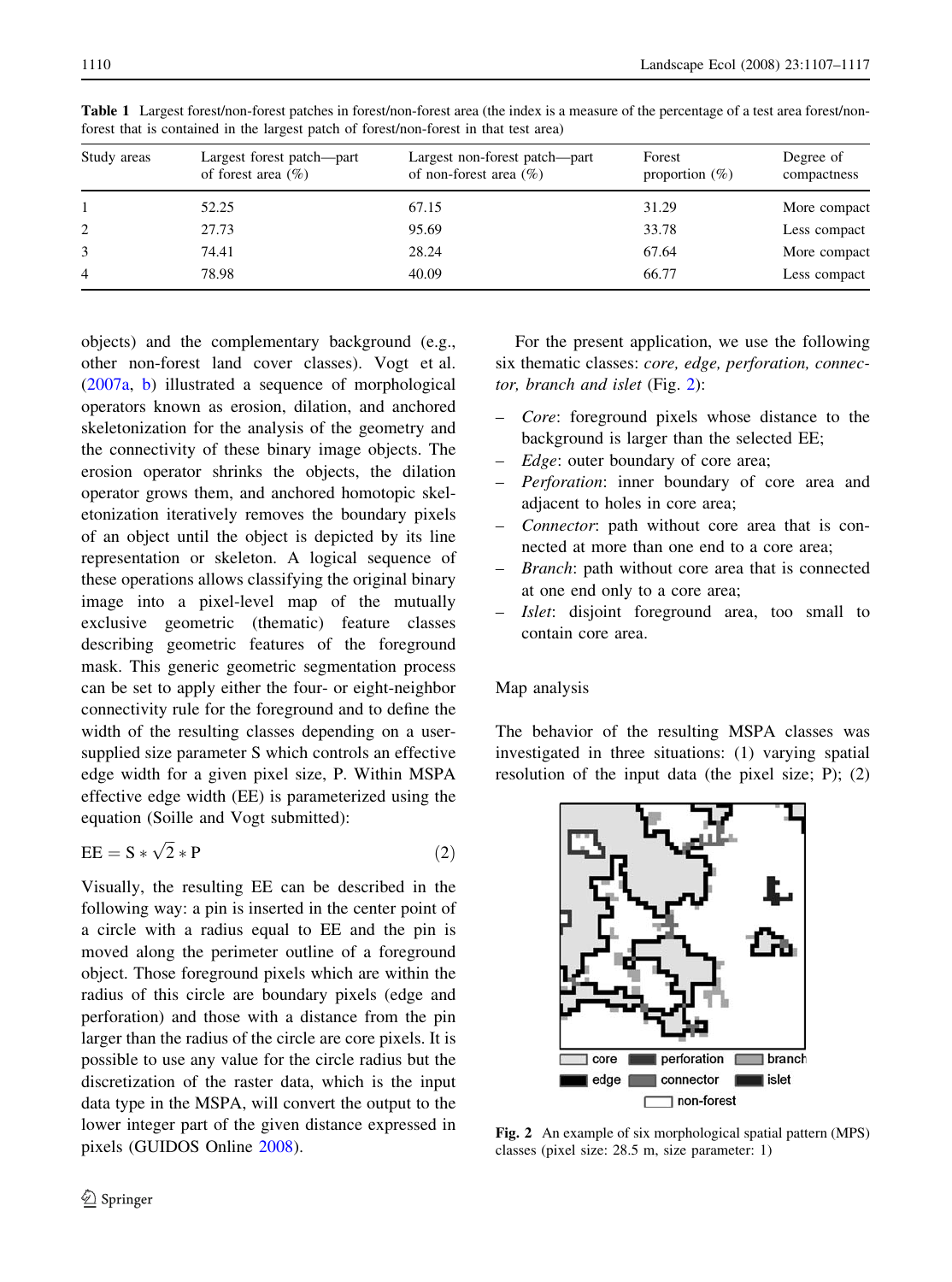changing the MSPA observation scale (the size parameter; S); (3) changing both P and S, in such a way as to obtain a constant effective edge width (EE).

In the first case, we investigated the effect of changing the data scale. For four source maps, the pixel size (P) was degraded from 28.5 m using a majority filter and a scaling factor  $F = 3$  (to P = 85.5 m), 5 (142.5 m), 7 (199.5 m), 9 (256.5 m), and 11 (313.5 m). Next, the six MSPA classes were derived with  $S = 1$ , and their proportions with respect to the total forest area were computed. The variations of MSPA classes were characterized by defining the probability distribution of the classes at pixel size  $F * P$  (where  $F = 3, 5, 7, 9$  and 11), condition on its abundance at spatial resolution equal to 28.5 m. Next, a contingency table was calculated to assess transition probabilities between the MSPA classes.

In the second case, we explored the effect of changing the observation scale. The original pixel size of the test areas  $(P = 28.5 \text{ m})$  was unchanged and the size parameter (S) was set to provide values in the range of 1 ( $EE = 28.5$  m) to 7.8  $(EE = 313.5 \text{ m})$ . In the same way as the first case, the relative proportions of the MSP classes and a contingency table were calculated.

In the third case, we looked into the combination of the previous two changes. The combined changes of P and S were selected from those described above in such a way as to provide comparable pairs of MSPA maps with identical effective edge widths (EE). Two combinations were analyzed:

- [1]  $EE = 142.5$  m: (a)  $P = 142.5$  m,  $S = 1$  and (b)  $P = 28.5$  m,  $S = 3.6$ ,
- [2]  $EE = 256.5$  m: (a)  $P = 256.5$  m,  $S = 1$  and (b)  $P = 28.5$  m,  $S = 6.4$ .

As before, the MSPA class proportions within each pair were calculated for all four test areas.

## Results

Variation of MSPA class frequency with changing pixel size (P)

An increase of the pixel size resulted in losses or gains of forest pixels depending on the initial configuration of forest versus non-forest areas. However, the change in the overall forest proportion was

Table 2 Forest proportions for the different pixel size (P) values

| Test area---proportion of forest $(\%)$ |       |       |       |  |  |  |
|-----------------------------------------|-------|-------|-------|--|--|--|
|                                         | 2     | 3     | 4     |  |  |  |
| 31.29                                   | 33.78 | 66.77 | 66.77 |  |  |  |
| 31.29                                   | 33.75 | 67.80 | 66.83 |  |  |  |
| 31.33                                   | 33.57 | 68.20 | 66.62 |  |  |  |
| 31.25                                   | 33.36 | 68.64 | 66.50 |  |  |  |
| 31.11                                   | 33.08 | 68.87 | 66.70 |  |  |  |
| 30.88                                   | 33.14 | 69.37 | 66.71 |  |  |  |
|                                         |       |       |       |  |  |  |

found to be not significant for the four test areas (Table 2), with a maximum range of forest proportions equal to 1.73% for test area 4.

For all test areas and ranges of P, the dominant MSP class was core (Fig. [3\)](#page-5-0); however its proportion of the total forest area logarithmically decreased with increases of P, up to 30%. For any P, the proportion of core was the highest for the test area having the highest proportion of forest and with a more compact forest arrangement. The interior part of the core remains core in most cases (the transition probability of core to core was higher than 0.5; Fig. [4\)](#page-6-0). However, the exterior part of the core area was converted mostly to edge at higher P (transition probabilities between 0.1 and 0.5) or, with lower transition probability, to branch, connector, perforation or non-forest (transition probabilities  $\langle 0.1; Fig. 4 \rangle$  $\langle 0.1; Fig. 4 \rangle$  $\langle 0.1; Fig. 4 \rangle$ ). This effect was caused either by an increase of width of non-core features or, less frequently, by a loss of forest pixels. The loss in core—and accordingly the gain in edge, branch, connector and perforation classes—was most pronounced in areas with a less compact forest pattern. For relatively small forest patches, the increase of P might result in a conversion of the core forest into the islet class (Fig. [4\)](#page-6-0) but also in a complete removal of the forest islet.

The proportion of all non-core classes except perforation increased with an increase of P for all test areas (Fig. [3](#page-5-0)). For the perforation class, the class proportion showed an initial increase followed by a decrease. The changes in non-core class proportions were the combined consequence of the increasing width of non-core forest classes (P increase) and data generalization effects (mostly removing thin and small features). The transformation trends were different for each of the classes. As a result of the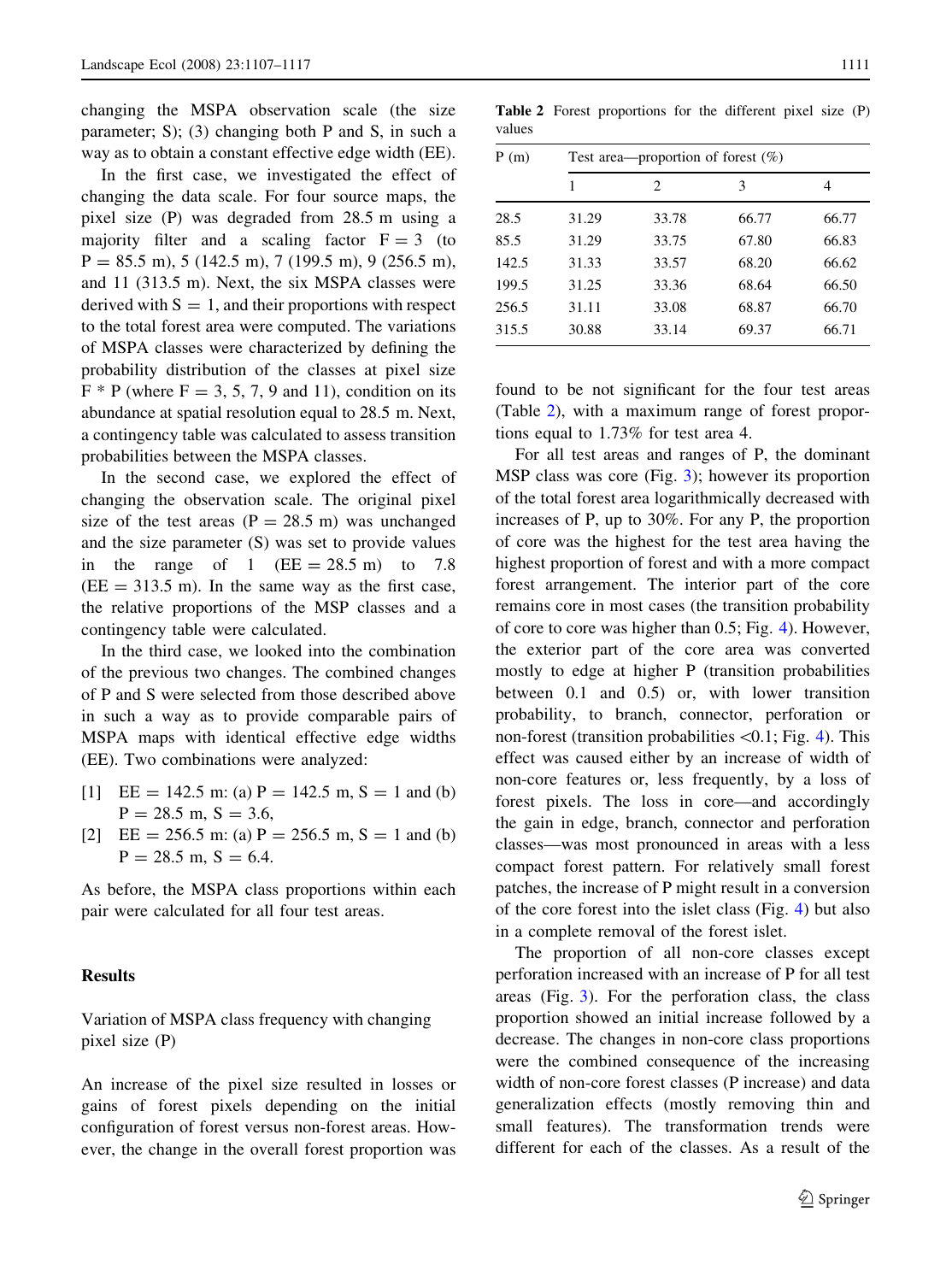<span id="page-5-0"></span>Fig. 3 Comparison of MSP classes proportion with changing pixel size (P) and size parameter (S) and preserving effective edge width (EE)

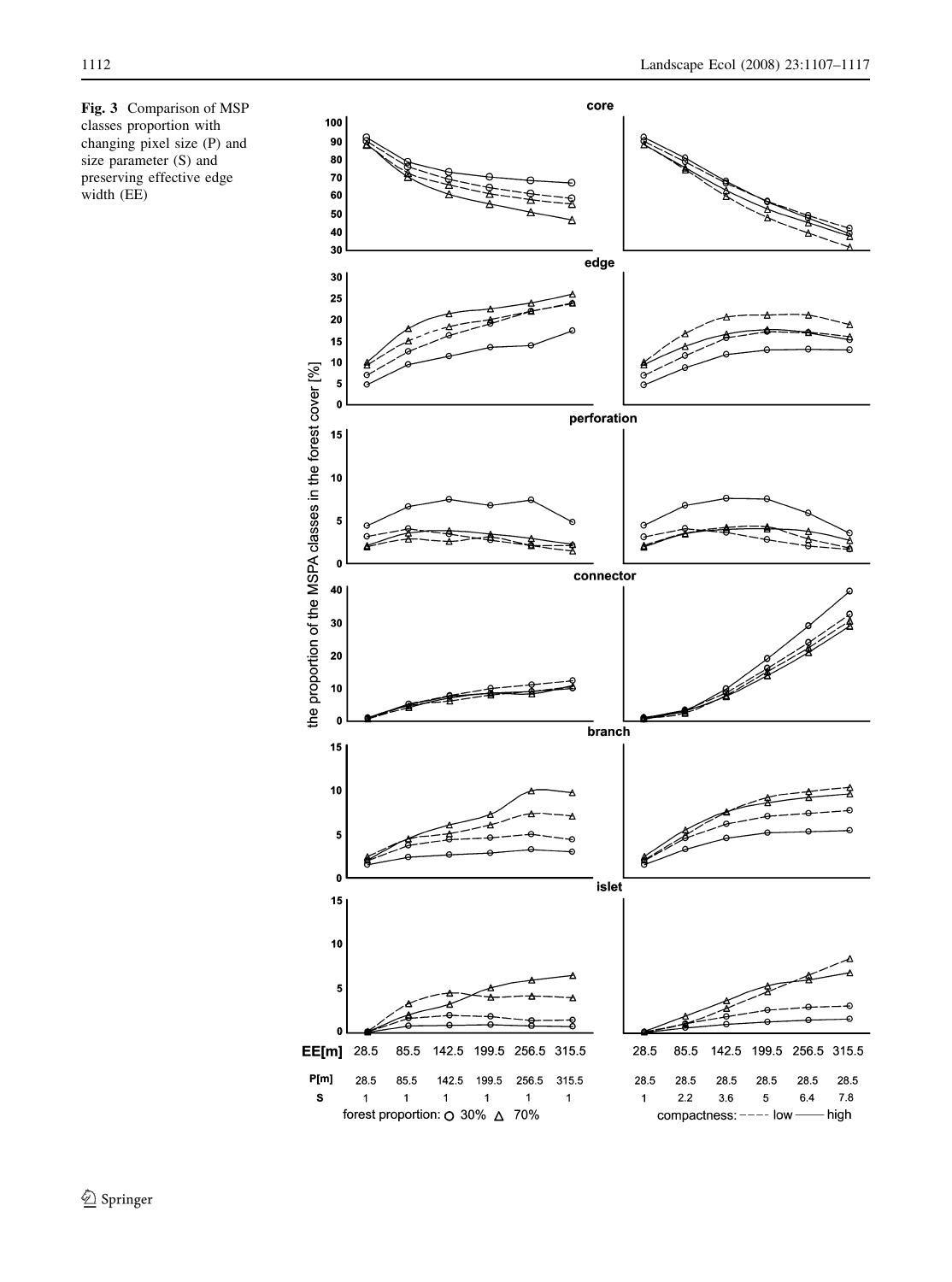<span id="page-6-0"></span>Fig. 4 Dynamic of the MSP classes; trends and probability of transformation with changing pixel size (P)



increase of feature width, the class edge was most likely transformed (transition probability between 0.1 and 0.5) to connector or branch (Fig. 4), or to islet when forest patches were losing core forest after being re-sampled into a higher P. Edge could also be transformed to core or to non-forest when data generalization modified the shapes of the forest patches. Generalization also affected the perforation class (as a consequence of filling holes in forest patches), connectors, branches and islets (thin and small features disappearing) with the result of a relatively high transition probability into non-forest area (Fig. 4). Compared to the other classes, the transition probabilities of connectors, branches and islets into any other class were low (Fig. 4). For all test areas, the sensitivity to P suggests that the MSP classes are not stable, and are easily transformed into other forest spatial pattern classes or into non-forest.

Variation of MSPA class frequency with changing size parameter (S)

An increase of the size parameter decreased the core class proportion and consequently increased the proportion of non-core MSPA classes (Fig. [3\)](#page-5-0). The changes to MSPA class proportions were similar to those induced by changes in P. However, in contrast to the changes caused by P, these changes were not related to generalization effects since changing S does not modify the composition or configuration of foreground.

For all test areas and values of S, the dominant MSPA class was core, which however decreased with increasing S (Fig. [3](#page-5-0)). The core class was relatively stable (transition probability  $>0.5$ ), but the exterior part of the core area at higher S was often transformed to edge class (transition probability between 0.1 and 0.5) or, less frequently, to branch, connector or perforation (transition probabilities  $\langle 0.1;$  Fig. [5](#page-7-0)). Those transitions were caused solely by an increase in the widths of non-core forest features. The decrease of the core class and the corresponding increase of the edge, branch, connector and perforation classes were mostly occurred in test areas where forest compactness was low. For small forest patches, the increase of S resulted in a transformation of the core class into the islet class (Fig. [5](#page-7-0)).

With increasing S, the proportions of edge and perforation first increased and were then stable or decreased (Fig. [3\)](#page-5-0). The transformation of these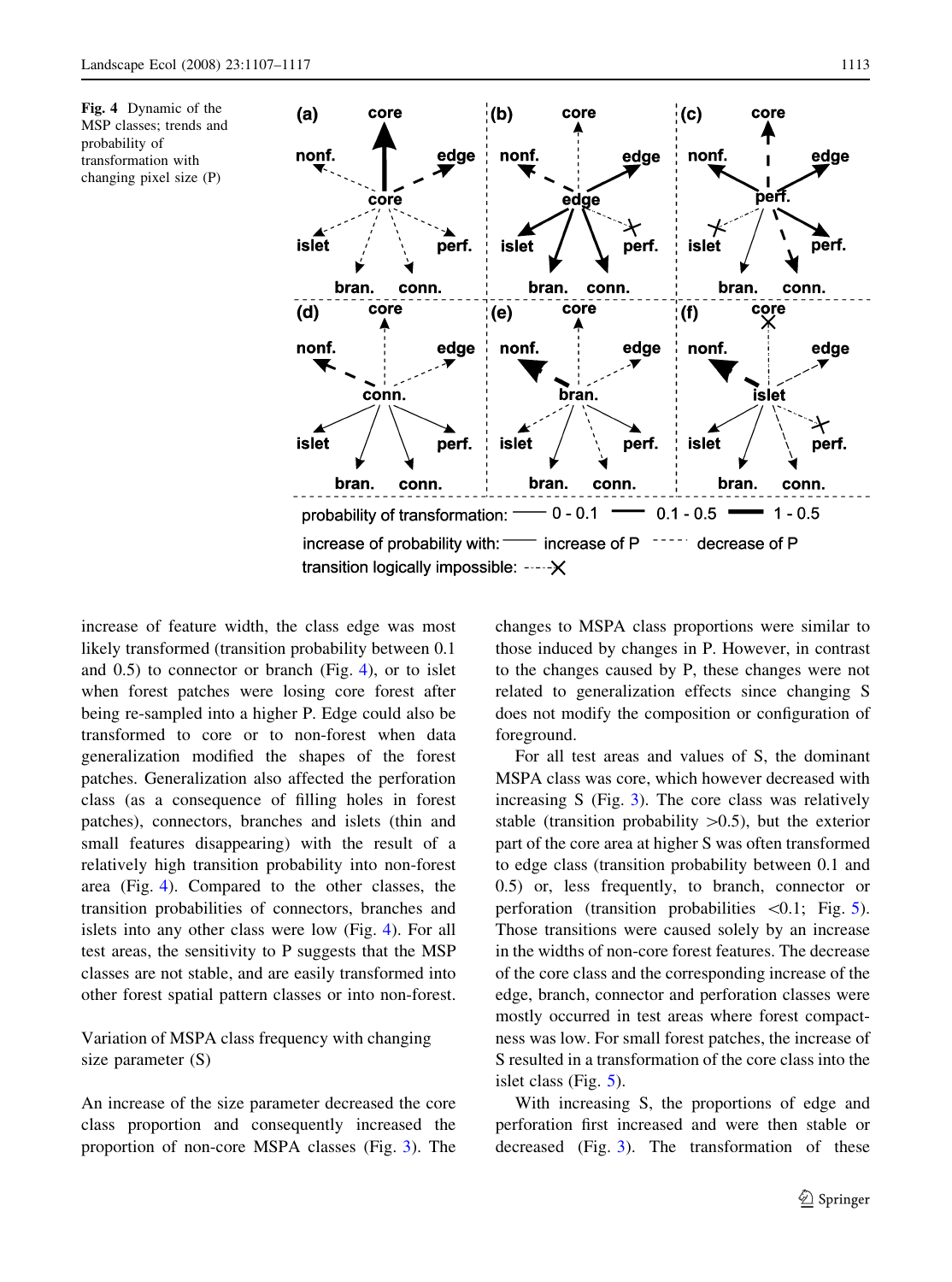<span id="page-7-0"></span>Fig. 5 Dynamic of the MSP classes; trends and probability of transformation with changing size parameter (S)



classes was mostly at the expense of core class area caused by the increase of feature width. However, higher values of S also led to the transformation of edge and perforation pixels into branches and connectors, or islets and perforation pixels to edges (Fig. 5).

For all test areas, the proportions of connector, branch and islet classes increased with increasing S, but the increase was slower with  $S > 3.6$  than for  $S < 3.6$  $S < 3.6$  $S < 3.6$  (Fig. 3). Connector and branch classes may be transformed into the islet class when the core was removed because of the feature width. The changes of feature width also affected the transformation from connector to branch or edge, and branch to connector. The islet class is by definition not affected by higher values of S (Fig. 5).

## Comparison of influence of P and S on MSPA

For all test areas, the two analysis data sets showed differences in class proportions for the same effective feature width but different P and S (Table [3](#page-8-0) and Fig. [6\)](#page-9-0). One interesting difference between variations of pattern classes in relation to S as compared to P is the large increase (to  $\sim$ 40% of forest area) of the proportion of connectors (Table [3\)](#page-8-0). This is a consequence of the increase of the width of non-core forest features with increasing S, corresponding mainly to the transformation of the edge class to the connector class and the generalization effect (removing of thin features with increase of P). The other changes in the proportion of the same class are also mainly consequences of the generalization effects related to the increase of P (decreasing and increasing of the feature number and size). In contrast to the increase of S, the increase of P reduced the proportion of small features representing perforation, connector, branch and islet classes, especially small and narrow connectors. Figure [6](#page-9-0) illustrates this effect when comparing the two maps for the same EE. The effect does not occur with changing values of S, since the structure of the input map is unchanged. The smallest differences for the core and edge classes is explained by the minor influence of P on these classes.

The differences in the results of transformation probability for the same EE but different P and S are another consequence of data generalization which changed forest structure, especially by removing small and thin features. This affected mostly the connector, branch and islet classes (Figs. [4](#page-6-0) and 5) for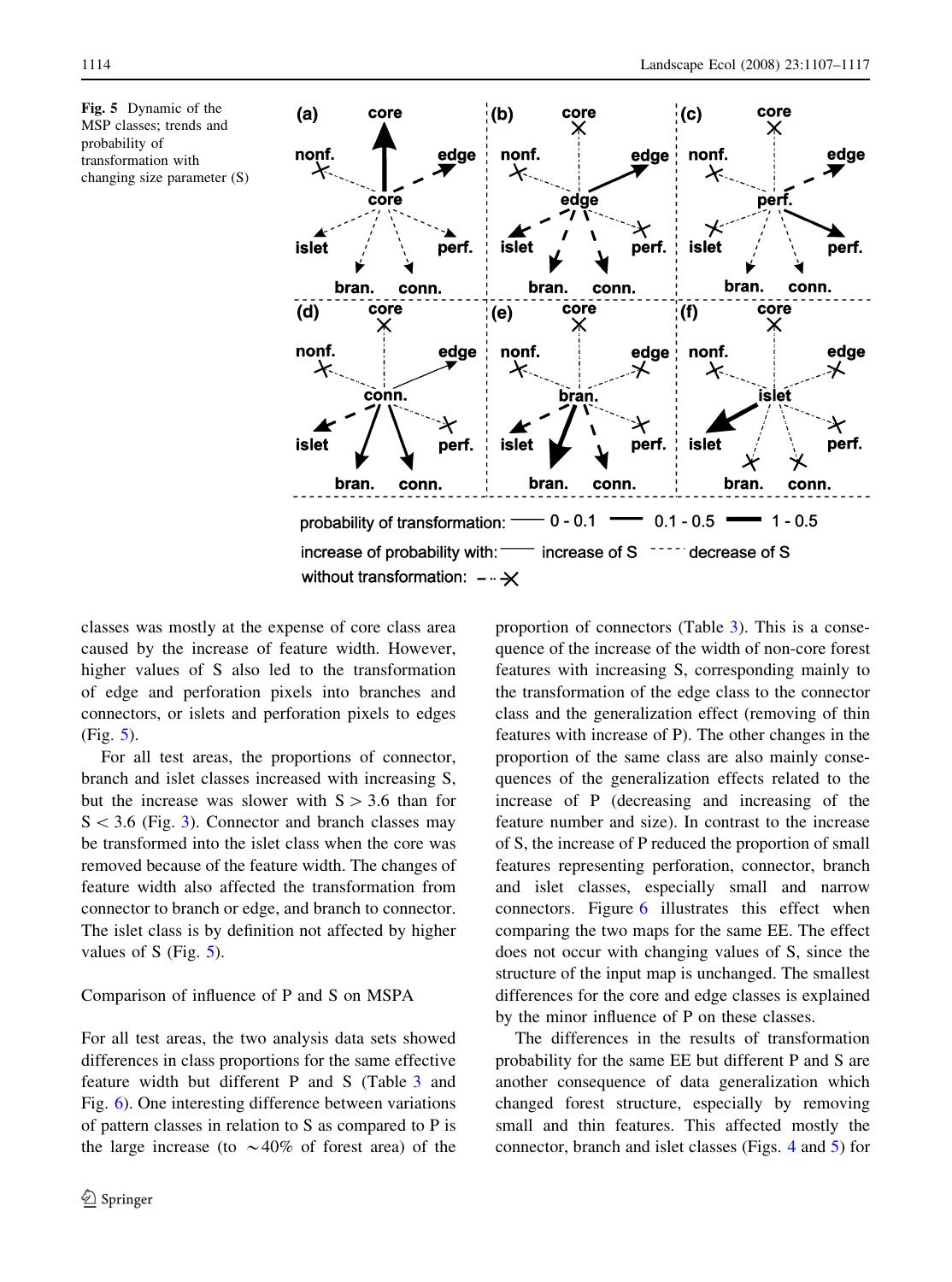<span id="page-8-0"></span>**Table** 

| <b>Table 3</b> Comparison of the<br>MSP classes proportion                                 | Study<br>area  | <b>MSP</b><br>classes | $EE = 142.5 m$            |                            | $EE = 256.5 m$            |                            |
|--------------------------------------------------------------------------------------------|----------------|-----------------------|---------------------------|----------------------------|---------------------------|----------------------------|
| with the changing pixel size<br>(P) and the size parameter<br>(S) and preserving effective |                |                       | $P = 142.5$ m,<br>$S = 1$ | $P = 28.5$ m,<br>$S = 3.6$ | $P = 256.5$ m,<br>$S = 1$ | $P = 28.5$ m,<br>$S = 6.4$ |
| edge width (EE)                                                                            | $\mathbf{1}$   | Core                  | 64.27                     | 61.45                      | 56.54                     | 44.41                      |
|                                                                                            |                | Edge                  | 17.74                     | 16.06                      | 21.25                     | 16.50                      |
|                                                                                            |                | Perforation           | 2.50                      | 3.84                       | 2.00                      | 3.59                       |
|                                                                                            |                | Connector             | 5.98                      | 7.56                       | 8.87                      | 20.49                      |
|                                                                                            |                | <b>Branch</b>         | 4.98                      | 7.44                       | 7.20                      | 9.04                       |
|                                                                                            |                | Islet                 | 4.52                      | 3.66                       | 4.15                      | 5.98                       |
|                                                                                            | $\sqrt{2}$     | Core                  | 59.44                     | 58.32                      | 50.10                     | 39.05                      |
|                                                                                            |                | Edge                  | 20.74                     | 19.88                      | 23.14                     | 20.27                      |
|                                                                                            |                | Perforation           | 3.68                      | 4.07                       | 2.84                      | 2.72                       |
|                                                                                            |                | Connector             | 6.92                      | 7.58                       | 8.12                      | 21.79                      |
|                                                                                            |                | <b>Branch</b>         | 5.97                      | 7.36                       | 9.83                      | 9.70                       |
|                                                                                            |                | Islet                 | 3.26                      | 2.80                       | 5.97                      | 6.46                       |
|                                                                                            | $\mathfrak{Z}$ | Core                  | 70.94                     | 66.19                      | 66.61                     | 46.87                      |
|                                                                                            |                | Edge                  | 11.09                     | 11.41                      | 13.40                     | 12.57                      |
|                                                                                            |                | Perforation           | 7.15                      | 7.32                       | 7.10                      | 5.64                       |
|                                                                                            |                | Connector             | 7.38                      | 9.66                       | 8.88                      | 28.28                      |
|                                                                                            |                | <b>Branch</b>         | 2.57                      | 4.44                       | 3.19                      | 5.20                       |
|                                                                                            |                | Islet                 | 0.87                      | 0.98                       | 0.81                      | 1.43                       |
|                                                                                            | $\overline{4}$ | Core                  | 67.20                     | 65.04                      | 59.65                     | 48.28                      |
|                                                                                            |                | Edge                  | 15.68                     | 15.11                      | 21.31                     | 16.35                      |
|                                                                                            |                | Perforation           | 3.26                      | 3.43                       | 2.00                      | 1.93                       |
|                                                                                            |                | Connector             | 7.53                      | 8.48                       | 10.74                     | 23.27                      |
|                                                                                            |                | <b>Branch</b>         | 4.32                      | 6.06                       | 4.91                      | 7.26                       |
|                                                                                            |                | Islet                 | 2.01                      | 1.88                       | 1.39                      | 2.91                       |

which significant differences were noticed between the trends in transformation classes (compare Figs. [4](#page-6-0) and [5,](#page-7-0) cases d, e, f). However, for the changes to S, some of those transformations did not occur. The major difference was in the transformation of MSPA classes to non-forest; for all classes and case studies this transformation with changing S was not (and should not) be observed (see example Fig. [6](#page-9-0)) since the structure of the input map was unchanged.

## Discussion and conclusion

This study documented the influence of scale as defined by the pixel size (P) of the input data and the size parameter (S) used in the morphological model of the MSPA classes on real maps. The findings indicate that differences in composition and configuration influence the amount but not the general behavior of the proportion of MSPA classes in relation to P and S. The results are generally consistent with those obtained for random neutral maps (Riitters et al. [2007](#page-10-0)).

MSPA is sensitive to changes of scale as defined by the pixel size and the MSPA size parameter. An understanding of the expected MSPA behavior for different scales will help to select a suitable P or S in order to appropriately interpret the spatial pattern of the input maps and therefore the impacts of pattern on related ecological processes. In many situations there are several maps available for analysis. Our results will help to interpret differences in patterns among those maps. This study suggests that direct comparisons of patterns from maps different P are problematic. This result confirms earlier studies for other landscape metrics (Turner et al. [1989;](#page-10-0) Saura [2004\)](#page-10-0) where the general recommendation was not to compare the metric values measured at different pixel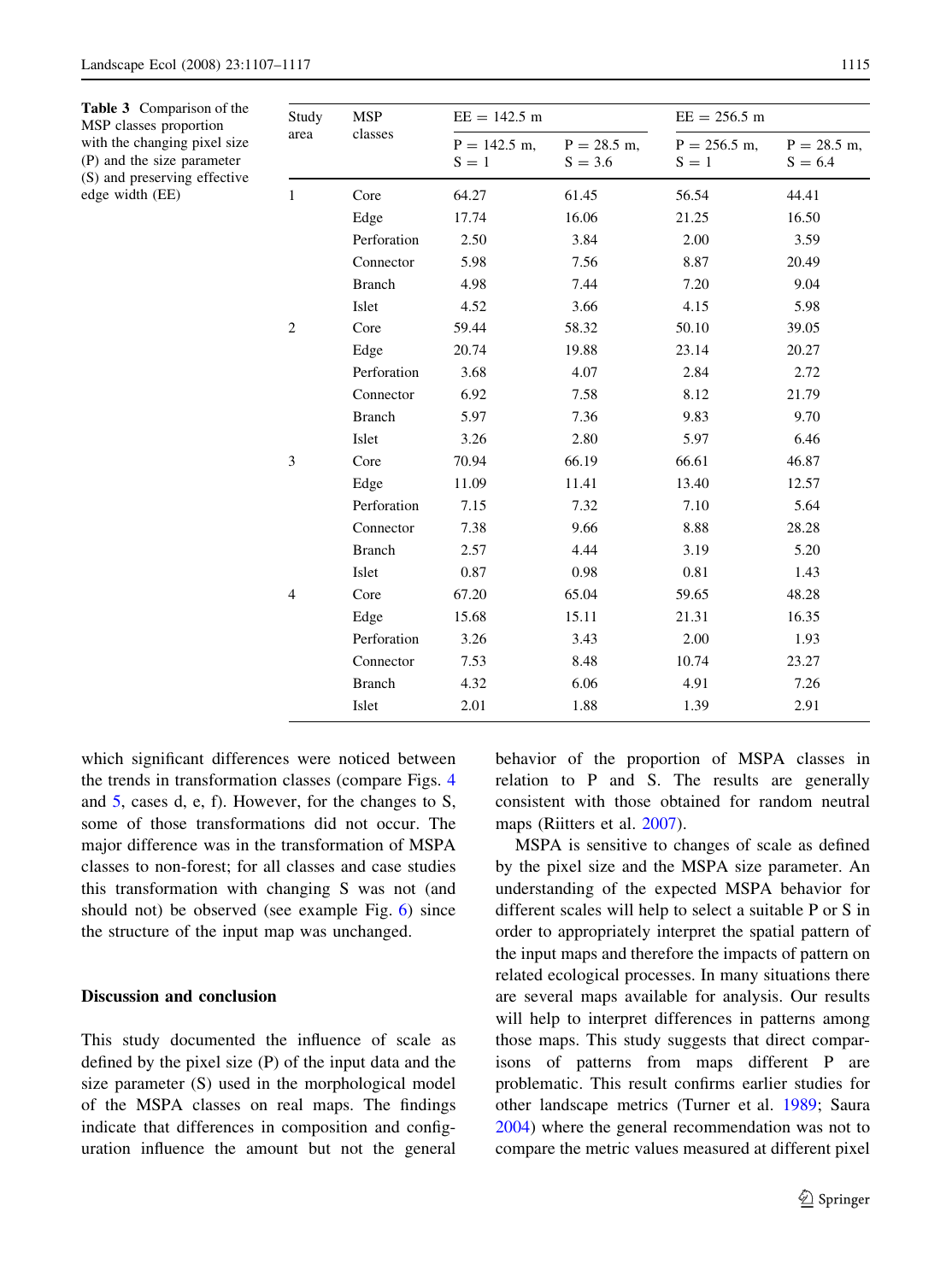<span id="page-9-0"></span>Fig. 6 Spatial distribution of MSP classes for different pixel size (P) and size parameter (S) preserving constant effective edge width (EE); an example from the study area 1



sizes. We may also wish to analyze the pattern for a study area at two or more different scales of observation (e.g., viewing it from different altitudes). Typically, such an analysis could be done either by increasing the P, which results in a loss of spatial detail, or by increasing the S, which does not lose information. The latter case maintains the landscape structure and describes pattern classes at different scales of observation. In general, an increase in P leads to data generalization with a strong tendency to remove the small scale non-core classes or to transform them into another MSP class. An increase of S does not change the input data but increases the width of the non-core classes at the expense of the core area. This process maintains the overall proportion of the MSPA classes and also the natural shapes of the features on a map. Using the Wu et al. ([2003\)](#page-10-0) classification of metrics, the MSPA classes can be categorized as ''Type I'' metrics exhibiting consistent and robust scaling relations in the forms of linear, power, or logarithmic functions over a range of scale.

 $\otimes$  Springer

In summary, the maximum structural detail of landscape objects is obtained when using the highest possible spatial resolution of the input data and applying the smallest possible MSPA size parameter. The MSPA sensitivity to scale-dependent pattern changes provides an opportunity to understand the multiple-scale characteristics of a given landscape (Jelinski and Wu [1996](#page-10-0); Wu et al. [2003](#page-10-0); Wu [2004](#page-10-0)). The results of this study should help in the selection of appropriate parameter values when applying MSPA to real maps, depending on the purpose of the analysis, e.g., land management, biological conservation, or ecological studies of species-specific perceptions of scale, edge effects, and dispersal distances.

Acknowledgements We would like to thank two anonymous reviewers for their important comments and suggestions. The research described in this article was performed as a part of the Collaboration Agreement (No. 22832-2005-06 S0SC ISP) between the European Commission, Joint Research Centre, Institute for Environment and Sustainability and the United States Department of Agriculture, Forest Service.